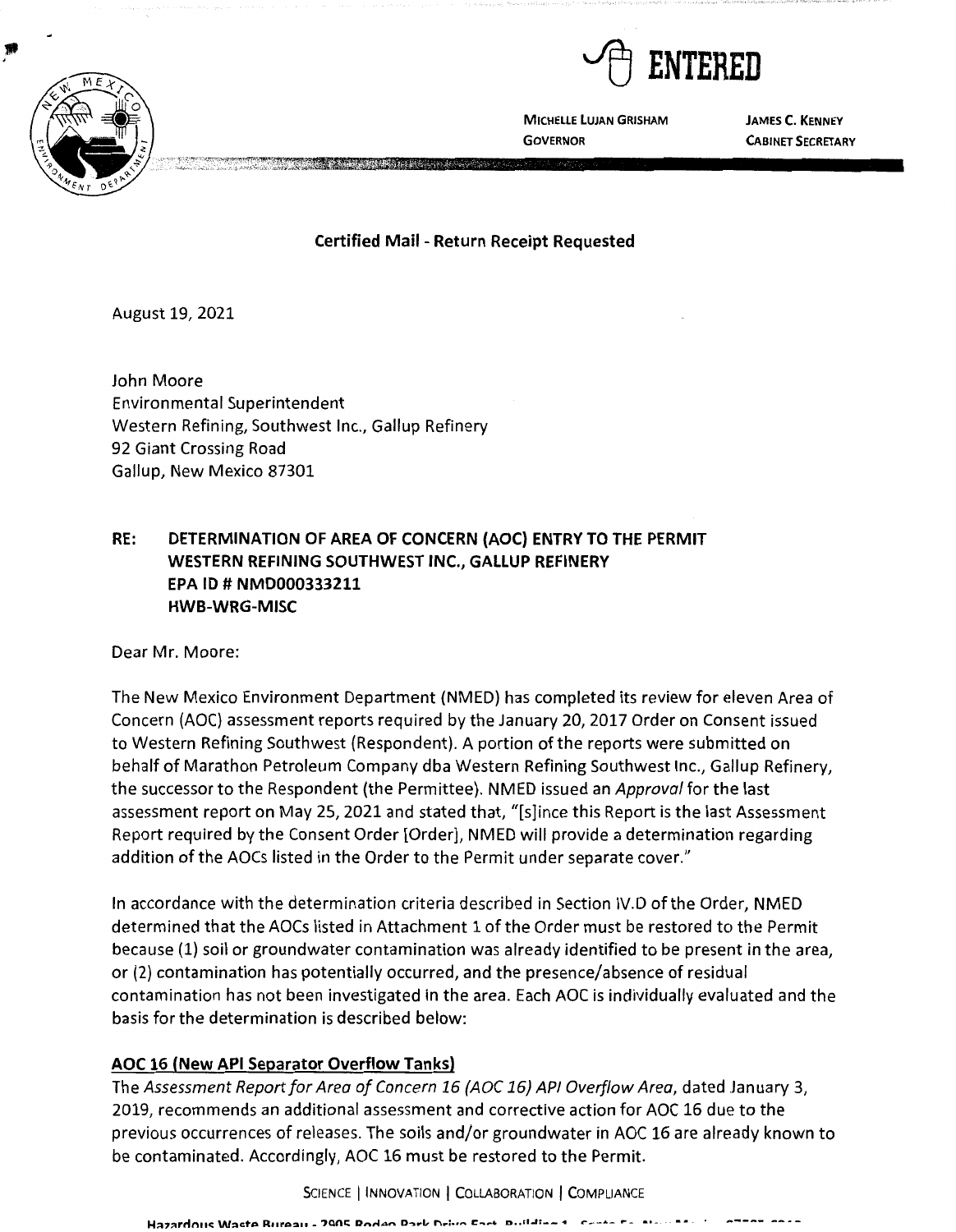Mr. Moore August 19, 2021 Page 2

### **AOC 17 (Railroad Loading/Unloading Facility)**

The AOC 17 Railroad Loading/Unloading Facility Assessment Report, dated December 11, 2018, indicates that petroleum hydrocarbons were previously released and residual contamination is still present in AOC 17. The NMED's Approval Response to Disapproval Rail Car Loading Area Release Soil Sampling Investigation Work Plan, dated June 15, 2021, requires the Permittee to implement field investigation for the area in accordance with the approved work plan and submit an investigation report summarizing the results of the investigation no later than **December 31, 2021.** The soils and/or groundwater in AOC 17 are already known to be contaminated. Accordingly, AOC 17 must be restored to the Permit.

## **AOC 18 (Asphalt Tank Farm (Tanks 701-709, 713, 714))**

The Area of Concern 18 - Asphalt Tank Farm Assessment Report, dated March 28, 2019, indicates that petroleum hydrocarbons were previously released in AOC 18 and the extent of residual contamination has not been fully investigated. The extent of residual contamination must be investigated. The soils and/or groundwater in AOC 18 are already known to be contaminated. Accordingly, AOC 18 must be restored to the Permit.

# **AOC 24 (Crude Oil Tank Farm (Tanks l0land 102))**

The Area of Concern 24 - Crude Oil Tank Farm Assessment Report, dated December 11, 2019 indicates that crude oil was previously released and residual contamination is still present in AOC 24. The extent of residual contamination must be investigated. The soils and/or groundwater in AOC 24 are already known to be contaminated. Accordingly, AOC 24 must be restored to the Permit.

### **AOC 26 (Process Units)**

The Assessment Report for AOC 26 - Process Units, dated November 19, 2020, reports releases of various chemicals including petroleum hydrocarbons. In addition, Comment 9 ofthe NMED's Disapproval Marketing Tank Farm Laser-induced Fluorescence/Hydraulic Profiling Investigation Report, dated June 2, 2021, requires the Permittee to submit a work plan proposing to investigate the Process Area no later than **November 30, 2021.** The soils and/or groundwater in AOC 26 are already known to be contaminated. Accordingly, AOC 26 must be restored to the Permit.

# **AOC 27 (Boiler and Cooling Unit Area)**

The Assessment Report for AOC 27 – Boiler and Cooling Unit Area reports discovery of oily water on the ground within AOC 27. Since AOC 27 is located within the boundary of AOC 26 (Process Units) where an investigation is required, AOC 27 must also be investigated along with AOC 26. The absence of residual contamination in the AOC has not been confirmed. Accordingly, AOC 27 must be restored to the Permit.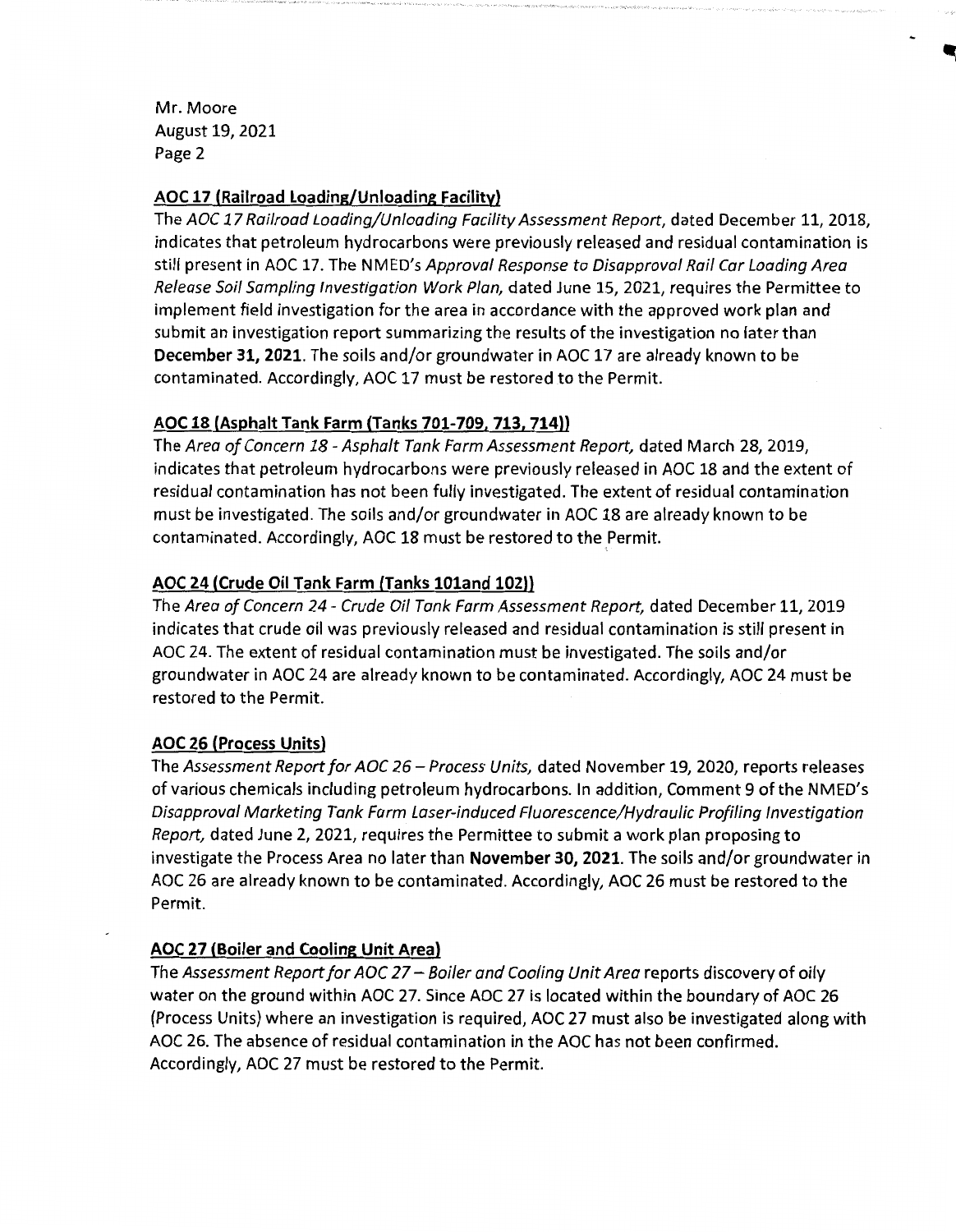Mr. Moore August 19, 2021 Page 3

 $\lambda$ 

### **AOC 28 (Warehouse and Maintenance Shop Area)**

The Assessment Report for AOC 28 - Warehouse and Maintenance Shop Area, dated September 10, 2020, reports previous disposal of chlorinated solvents in the vicinity of the mechanical shop. The absence of residual contamination in the AOC has not been confirmed. Potential contamination associated with previous disposal activities must be investigated. Accordingly, AOC 28 must be restored to the Permit.

## **AOC 29 (Equipment Yard and Drum Storage Area)**

The Assessment Report for AOC 29 - Equipment Yard and Drum Storage Area, dated December 15, 2020, reports observations of soil staining in AOC 29. The Permittee must confirm the absence of contamination associated with the soil staining. Accordingly, AOC 29 must be restored to the Permit.

## **AOC 30 (Laboratory)**

The Assessment Report for AOC 30 - Laboratory, dated November 15, 2020, reports that reagents, solvents, and hydrocarbon and wastewater samples have been managed in the laboratory and discharges from the laboratory sink were routed to the wastewater treatment plant. However, potential contamination associated with laboratory activities (e.g., discharges from the sink/leaky sewer lines} has not fully been investigated. The Permittee must confirm the absence of contamination in AOC 30. Accordingly, AOC 30 must be restored to the Permit.

### **AOC 31 (Tanks 27 and 28)**

Although (1) the Assessment Report for AOC 31 - Tanks 27 and 28, dated March 25, 2021, does not report any documented spills from Tanks 27 or 28 and (2) contamination associated with the July 2017 release from Tank 35 located adjacent to Tanks 27 and 28 was fully investigated and remediated, these tanks are still in use to store wastewater and future spills may occur again during heavy rain events. Accordingly, AOC 31 must be restored to the Permit or Tanks 27, 28, and 35 must be decommissioned to be eliminated from listing on the Permit.

### **AOC 34 (Scrap Yard)**

Although the Assessment Report for AOC 34 - Scrap Yard, dated April 13, 2021, does not report any documented releases in AOC 34, the area is located between Solid Waste Management Units (SWMUs} 4 and 5 pending an additional investigation and may potentially be affected by more recent releases (e.g., French Drain area}. AOC 34 may be required to be investigated contingent upon the results of additional investigation associated with SWMUs 4 and 5. AOC 34 must be restored to the Permit unless SWMUs 4 and 5 are fully investigated and determined to be unaffected.

The Permittee must submit a request for a Class 1 Permit Modification, which will serve as the Second Permit Modification referenced in the January 20, 2017 Order on Consent, to add the